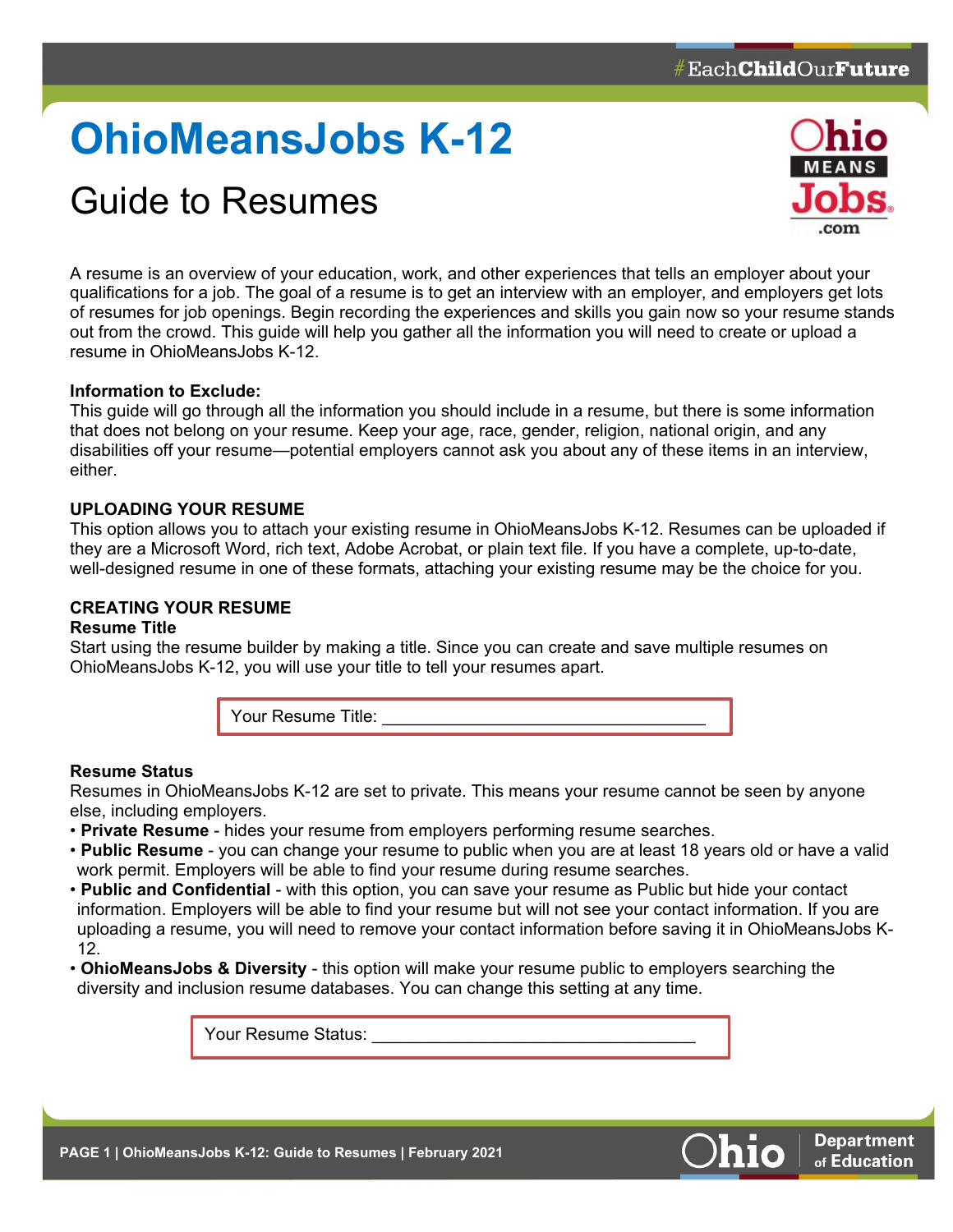**Department** of Education

#### **Work Experience**

Describe any work experiences you have had in this section. Include the responsibilities you had and how your skills made a difference. Start with the basic information:

| Company Name: City: State:                                                      |  |           |
|---------------------------------------------------------------------------------|--|-----------|
| Your Job Title:                                                                 |  |           |
| Industry - list the industry that best matches your job:                        |  |           |
| Start Date - month: _____________ year: __________ End Date - month: __________ |  | vear: ___ |
| Description of work experience (the responsibilities and skills you used):      |  |           |
|                                                                                 |  |           |
|                                                                                 |  |           |
|                                                                                 |  |           |

## **Activities**

Listing the activities, you have been involved in shows an employer your interests and skills. You can include:

- **Extracurricular activities -** being involved shows your interests outside work**.**
- **Sport information -** many skills can be built when participating in sports activities and teams.
- **Volunteer activities -** sharing your time and talents by volunteering shows an employer that you care about your community**.**

\**Hint:* In OhioMeansJobs K-12 resume builder, using 'enter' will place your text on the next line. Use dashes '- ' or numbers to create a list.

| Your Activities: |  |  |  |
|------------------|--|--|--|
|                  |  |  |  |
|                  |  |  |  |

#### **Education**

Use this section to include your formal education. If you are currently a high school student, choose 'high school diploma' from the Degree/Level drop-down list and list your expected date of graduation.

| Degree Level:<br>School Name:                          | City: |                   | State: |  |
|--------------------------------------------------------|-------|-------------------|--------|--|
| Start Date - month:                                    | year: | End Date - month: | vear:  |  |
| GPA:                                                   |       |                   |        |  |
| Related information-awards, accomplishments, programs: |       |                   |        |  |
|                                                        |       |                   |        |  |
|                                                        |       |                   |        |  |
|                                                        |       |                   |        |  |

## **Target Job Information**

When you are ready for employers to see your resume, this section will help match your resume with open positions.

**Job Type:** Choose all that you would consider for a job.

**PAGE 2 | OhioMeansJobs K-12: Guide to Resumes | February 2021**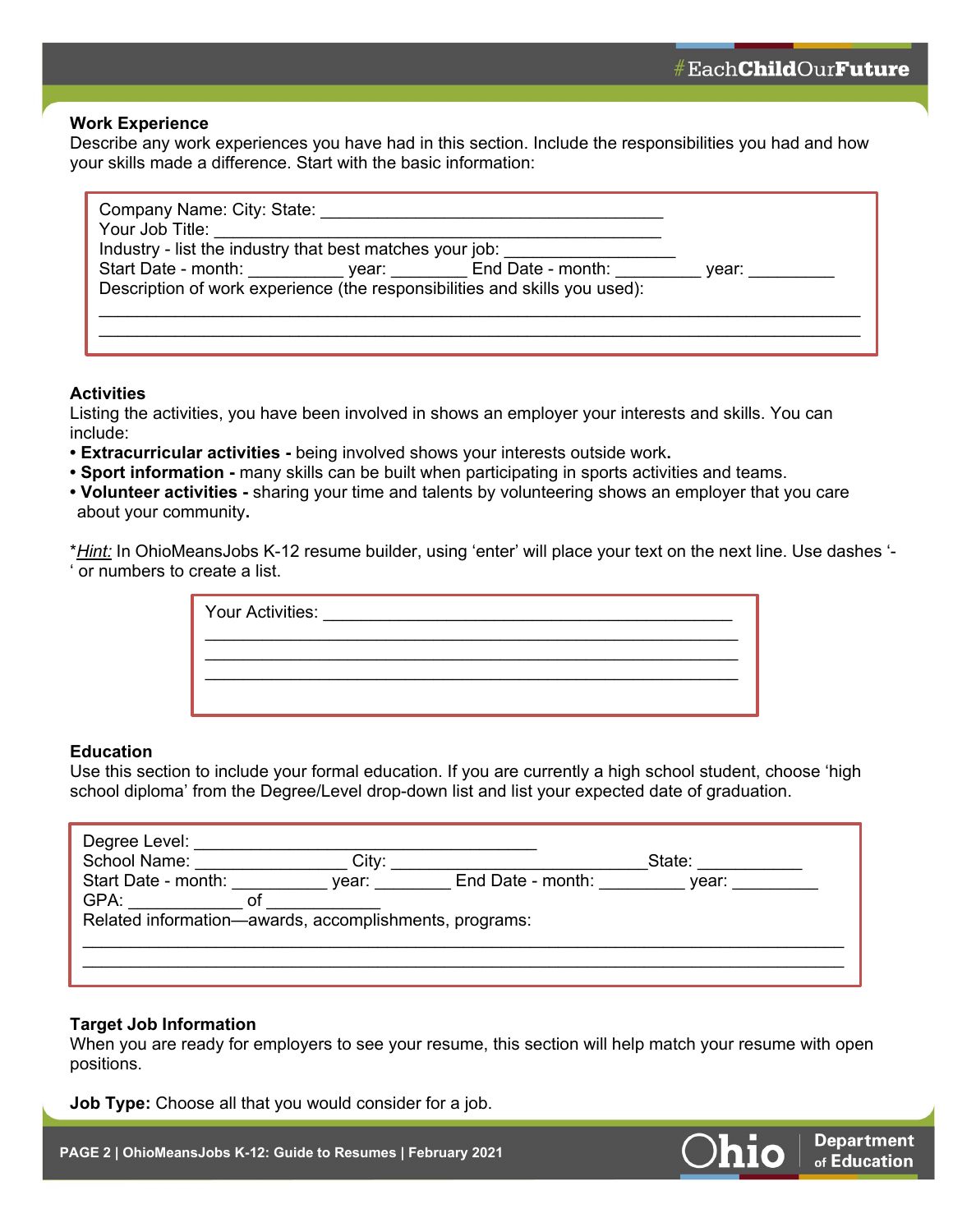**Department** of Education

- **Employee** permanent employment by a company, either full-time or part-time.
- **Intern** learning in a workplace, usually with school credits often involved.
- **Temporary/Contract/Project** an arrangement in which a company pays you for services, but you are not an employee.
- **Seasonal** a position that is needed for a period, such as the summer or the holiday season, and has a specific end date.

Your Job type(s):

**Job Status:** Indicates how often you would like to work each week.

- **Full-Time** Indicates 40 hours or more per week.
- **Part-Time** Indicates less than 40 hours per week.
- **Per Diem** Indicates an as-needed basis with hours varying per week.

Your Job Status: **We are also verifying** 

Desired Salary/Wage: Enter how much you would like to make. Include the amount, type of money (USD = United States Dollar) and frequency you want to get paid (per hour or per year).

|         | Your Desired Salary/Wage: |            |                     |
|---------|---------------------------|------------|---------------------|
| Amount: | vpe.                      | Frequency: | (per hour/per year) |

**Target Job Titles:** Enter up to two job titles that you are seeking and how many years of experience you have in that area.

| Job Title: Years of Experience: | Years of experience: |
|---------------------------------|----------------------|
|---------------------------------|----------------------|

Job Title: Years of Experience: <br>
years of experience: <br>
years of experience:

**Industry:** Select job industries that relate to the jobs you are interested in. If a specific industry is not critical to your job search, select 'no industry preference' from the list in the resume builder.

| Your Industries: | <u> 1980 - Jan Stein Stein Stein Stein Stein Stein Stein Stein Stein Stein Stein Stein Stein Stein Stein Stein S</u> |  |
|------------------|----------------------------------------------------------------------------------------------------------------------|--|
|                  |                                                                                                                      |  |
|                  |                                                                                                                      |  |
|                  |                                                                                                                      |  |